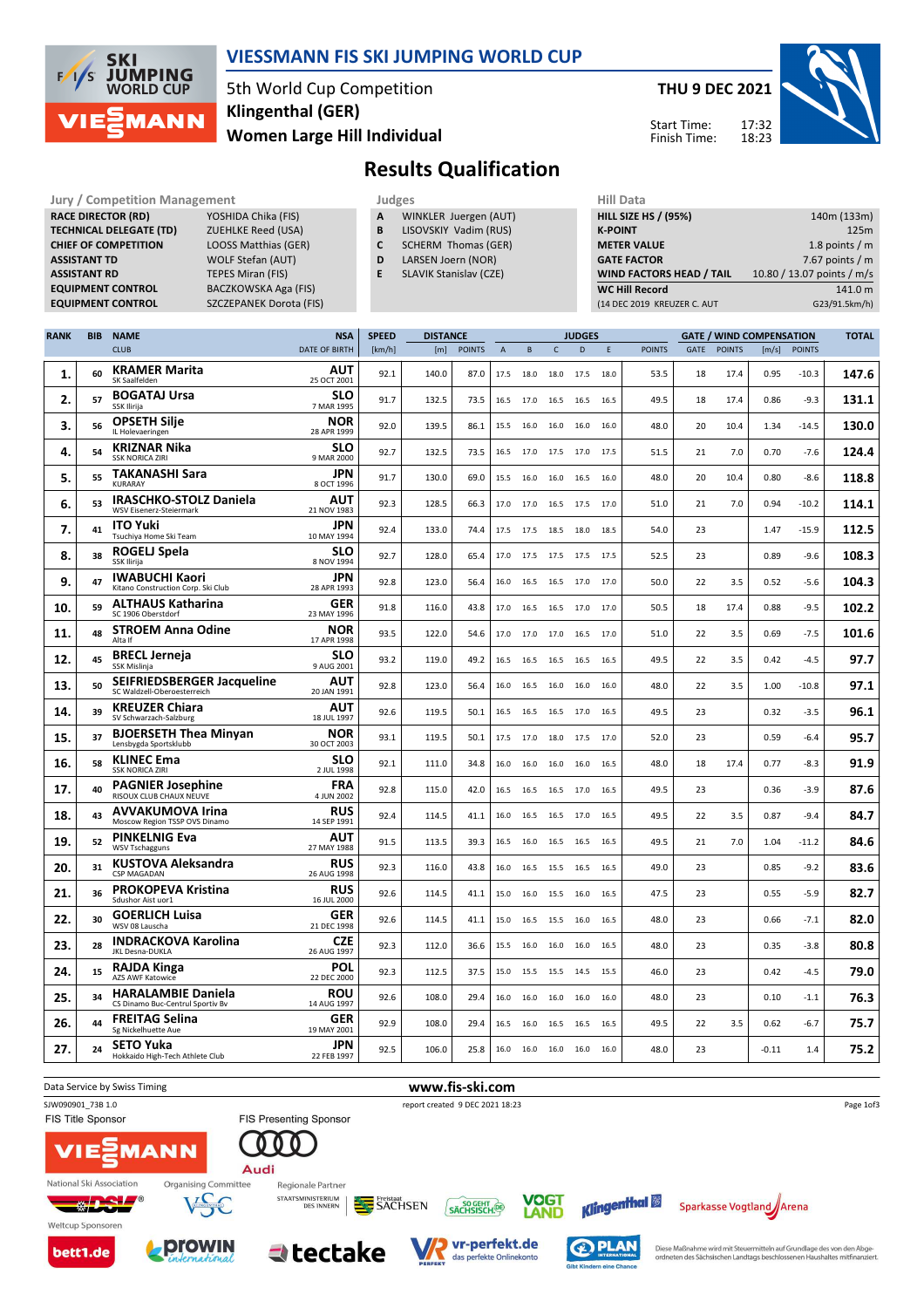

#### VIESSMANN FIS SKI JUMPING WORLD CUP

5th World Cup Competition Women Large Hill Individual Klingenthal (GER)

THU 9 DEC 2021

Start Time: Finish Time:



## Results Qualification

| <b>RANK</b>                 | <b>BIB</b>              | <b>NAME</b>                                                           | <b>NSA</b>                | <b>SPEED</b> | <b>DISTANCE</b> |               |             |      |                | <b>JUDGES</b>                |      |               |      |               | <b>GATE / WIND COMPENSATION</b> |               | <b>TOTAL</b> |
|-----------------------------|-------------------------|-----------------------------------------------------------------------|---------------------------|--------------|-----------------|---------------|-------------|------|----------------|------------------------------|------|---------------|------|---------------|---------------------------------|---------------|--------------|
|                             |                         | <b>CLUB</b>                                                           | DATE OF BIRTH             | [km/h]       | [m]             | <b>POINTS</b> | $\mathsf A$ | B    | C              | D                            | E    | <b>POINTS</b> | GATE | <b>POINTS</b> | [m/s]                           | <b>POINTS</b> |              |
| 28.                         | 33                      | <b>KYKKAENEN Julia</b><br>Helsingin Makihyppaajat                     | FIN<br>17 APR 1994        | 92.6         | 109.0           | 31.2          | 16.5        | 16.0 | 16.5 17.0      |                              | 16.5 | 49.5          | 23   |               | 0.60                            | $-6.5$        | 74.2         |
| 29.                         | 49                      | <b>HESSLER Pauline</b><br>WSV 08 Lauscha                              | GER<br>13 SEP 1998        | 92.6         | 109.0           | 31.2          | 16.5        | 16.0 | 16.0           | 16.0                         | 16.5 | 48.5          | 22   | 3.5           | 0.85                            | $-9.2$        | 74.0         |
| 30.                         | 25                      | TIKHONOVA Sofia<br>Saint-Petersburg KOR1 Dinamo                       | <b>RUS</b><br>16 NOV 1998 | 92.1         | 104.5           | 23.1          | 16.0        | 16.0 | 16.0           | 15.5                         | 16.0 | 48.0          | 23   |               | $-0.20$                         | 2.6           | 73.7         |
| 31.                         | 42                      | <b>PREVC Nika</b><br>Sk Triglav kranj                                 | SLO<br>15 MAR 2005        | 92.2         | 110.5           | 33.9          | 16.5        | 16.0 | 16.5           | 16.5                         | 16.0 | 49.0          | 22   | 3.5           | 1.21                            | -13.1         | 73.3         |
| 32.                         | 51                      | <b>EDER Lisa</b><br>SK Saalfelden                                     | AUT<br>12 AUG 2001        | 92.5         | 102.5           | 19.5          | 16.0        | 16.0 | 16.0           | 16.5                         | 16.0 | 48.0          | 21   | 7.0           | 0.16                            | $-1.7$        | 72.8         |
| 33.                         | 8                       | <b>SHPYNEVA Anna</b><br>Saint-Petersburg Sdusshor                     | <b>RUS</b><br>3 JAN 2002  | 92.3         | 109.5           | 32.1          | 14.5        | 15.0 | 15.5           | 14.0                         | 15.0 | 44.5          | 23   |               | 0.59                            | $-6.4$        | 70.2         |
| 34.                         | $\overline{ }$          | <b>RAUTIONAHO Jenny</b><br>Ounasvaara Ski club                        | <b>FIN</b><br>26 JUL 1996 | 91.7         | 107.0           | 27.6          | 16.0        | 15.5 | 16.0           | 15.5                         | 16.5 | 47.5          | 23   |               | 0.48                            | $-5.2$        | 69.9         |
| 35.                         | 46                      | <b>SEYFARTH Juliane</b><br>WSC 07 Ruhla                               | GER<br>19 FEB 1990        | 92.5         | 105.0           | 24.0          | 15.5        | 16.0 | 15.0           | 16.0                         | 16.0 | 47.5          | 22   | 3.5           | 0.53                            | $-5.7$        | 69.3         |
| 36.                         | 35                      | <b>RUPPRECHT Anna</b><br>SC Degenfeld                                 | <b>GER</b><br>29 DEC 1996 | 92.7         | 106.0           | 25.8          | 16.0        | 16.0 | 16.0           | 16.0                         | 16.0 | 48.0          | 23   |               | 0.47                            | $-5.1$        | 68.7         |
| 37.                         | 13                      | <b>NORSTEDT Astrid</b><br>Solleftea GIF BHK                           | <b>SWE</b><br>19 JUN 2001 | 92.4         | 108.0           | 29.4          | 16.0        | 16.0 | 15.5           | 15.5                         | 16.0 | 47.5          | 23   |               | 0.87                            | $-9.4$        | 67.5         |
| 38.                         | 16                      | <b>DONG Bing</b><br>Chinese Ski association                           | CHN<br>10 DEC 1996        | 91.7         | 103.0           | 20.4          | 14.5        | 15.0 | 15.0           | 15.0                         | 15.5 | 45.0          | 23   |               | 0.32                            | $-3.5$        | 61.9         |
| 39.                         | 9                       | <b>PENG Qingyue</b><br>Chinese Ski Association                        | CHN<br>13 JAN 2005        | 91.7         | 103.0           | 20.4          | 14.5        | 15.0 | 15.0           | 14.5                         | 15.0 | 44.5          | 23   |               | 0.32                            | $-3.5$        | 61.4         |
| 40.                         | 29                      | <b>MALSINER Lara</b><br>GRUPPO SCIATORI FIAMME GIALLE                 | ITA<br>14 APR 2000        | 92.3         | 100.0           | 15.0          | 16.0        | 16.0 | 16.0           | 15.5                         | 16.0 | 48.0          | 23   |               | 0.38                            | $-4.1$        | 58.9         |
|                             |                         |                                                                       |                           |              |                 |               |             |      |                |                              |      |               |      |               |                                 |               |              |
| <b>Not Qualified</b><br>41. | 26                      | <b>MAKHINIA Irma</b><br>Gbu Csp sochi                                 | <b>RUS</b><br>6 SEP 2002  | 92.1         | 97.0            | 9.6           | 15.5        | 15.5 | 15.0           | 16.0                         | 16.0 | 47.0          | 23   |               | $-0.05$                         | 0.7           | 57.3         |
| 42.                         | 23                      | <b>AVOCAT GROS Oceane</b><br>Annemasse ASPTT                          | <b>FRA</b><br>23 APR 1997 | 92.2         | 97.0            | 9.6           | 15.5        | 15.5 | 15.5           | 15.5                         | 15.5 | 46.5          | 23   |               | 0.04                            | -0.4          | 55.7         |
| 43.                         | 22                      | <b>KONDERLA Nicole</b><br>AZS AWF Katowice                            | POL<br>8 DEC 2001         | 91.9         | 98.0            | 11.4          | 15.0        | 15.0 |                | 14.5 15.5 16.0               |      | 45.5          | 23   |               | 0.14                            | $-1.5$        | 55.4         |
| 44.                         | 32                      | LOUTITT Alexandria<br>Altius Nordic Ski Club                          | CAN<br>7 JAN 2004         | 92.4         | 96.0            | 7.8           | 15.5        | 15.5 | 15.0           | 15.5                         | 15.5 | 46.5          | 23   |               | 0.14                            | $-1.5$        | 52.8         |
| 45.                         | 20                      | <b>EILERS Natalie</b><br>Altius Nordic Ski Club                       | CAN<br>31 OCT 1998        | 92.9         | 97.0            | 9.6           | 15.0        | 15.0 | 15.0           | 15.5                         | 15.5 | 45.5          | 23   |               | 0.22                            | $-2.4$        | 52.7         |
| 46.                         | 21                      | <b>WANG Liangyao</b><br>Chinese Ski Association                       | CHN<br>21 NOV 2003        | 91.2         | 98.0            | 11.4          | 15.5        | 15.5 | 15.5           | 14.5                         | 15.5 | 46.5          | 23   |               | 0.51                            | $-5.5$        | 52.4         |
| 47.                         | 19                      | <b>SANKEY Logan</b><br>Steamboat Springs Winter Sports Clu            | USA<br>28 MAY 1998        | 92.7         | 97.5            | 10.5          | 14.5        |      | 14.5 14.5 15.0 |                              | 15.5 | 44.0          | 23   |               | 0.24                            | $-2.6$        | 51.9         |
| 48.                         | 18                      | ULRICHOVA Klara<br>TJ Dukla Frenstat pod Radhostem                    | <b>CZE</b><br>14 MAY 2004 | 91.9         | 100.5           | 15.9          | 15.5        | 16.0 | 15.5 15.5      |                              | 16.0 | 47.0          | 23   |               | 1.05                            | $-11.3$       | 51.6         |
| 49.                         | 14                      | <b>HOFFMANN Anna</b><br>Blackhawk Ski Club                            | USA<br>28 MAR 2000        | 92.8         | 97.0            | 9.6           | 14.0        | 15.0 | 14.5           | 15.0                         | 15.5 | 44.5          | 23   |               | 0.30                            | -3.2          | 50.9         |
| 49.                         | $\mathbf{1}$            | <b>LAUE Josephin</b><br>Sfv Rothenburg                                | GER<br>21 NOV 2001        | 92.5         | 97.5            | 10.5          | 14.5        | 14.5 | 14.5           | 14.0                         | 15.5 | 43.5          | 23   |               | 0.29                            | $-3.1$        | 50.9         |
| 51.                         | $\mathbf{z}$            | <b>GOEBEL Michelle</b><br>Sc Willingen                                | GER<br>18 FEB 2004        | 92.1         | 94.5            | 5.1           | 15.0        |      | 15.5 15.0 15.0 |                              | 16.0 | 45.5          | 23   |               | 0.50                            | $-5.4$        | 45.2         |
| 52.                         |                         | <b>TRAMBITAS Andreea Diana</b><br>CS DINAMO BUCURESTI-CENTRUL SPORTIV | <b>ROU</b><br>31 MAY 2000 | 91.4         | 93.5            | 3.3           |             |      |                | 14.0  15.0  14.5  15.0  15.0 |      | 44.5          | 23   |               | 0.72                            | -7.8          | 40.0         |
| 53.                         |                         | <sub>5</sub> LI Xueyao<br>Chinese Ski Association                     | <b>CHN</b><br>11 APR 1995 | 91.7         | 91.5            | $-0.3$        |             |      |                | 14.0  14.5  14.5  14.5  14.5 |      | 43.5          | 23   |               | 0.57                            | $-6.2$        | 37.0         |
| 54.                         | $\overline{\mathbf{3}}$ | <b>KUEBLER Pia Lilian</b><br>Sv Zschopau                              | <b>GER</b><br>8 OCT 2002  | 92.2         | 91.5            | $-0.3$        |             |      |                | 14.5  14.5  14.5  15.0  15.5 |      | 44.0          | 23   |               | 0.67                            | $-7.2$        | 36.5         |
| 55.                         | 27                      | <b>CLAIR Julia</b><br>Xonrupt                                         | <b>FRA</b><br>20 MAR 1994 | 91.3         | 87.5            | $-7.5$        |             |      |                | 13.5 14.0 14.5 13.5 14.0     |      | 41.5          | 23   |               | 0.02                            | $-0.2$        | 33.8         |
| 56.                         | 11                      | <b>FOLEA Delia Anamaria</b><br><b>CSS Dinamo Rasnov</b>               | <b>ROU</b><br>29 JAN 2004 | 91.9         | 82.5            | $-16.5$       |             |      |                | 14.0  15.0  15.0  15.0  15.0 |      | 45.0          | 23   |               | $-0.27$                         | 3.5           | 32.0         |
| 57.                         | 10                      | <b>IWASA Haruka</b><br>Obayashigumi Ski Team                          | JPN<br>12 APR 1996        | 92.6         | 78.0            | $-24.6$       |             |      |                | 12.5 12.5 12.5 12.5 12.0     |      | 37.5          | 23   |               | $-1.32$                         | 17.2          | 30.1         |
| 58.                         | 17                      | SHISHKINA Veronika<br>Almaty Ski club                                 | KAZ<br>18 AUG 2003        | 91.9         | 85.0            | $-12.0$       |             |      |                | 14.5 15.0 15.5 14.5 15.0     |      | 44.5          | 23   |               | 0.67                            | $-7.2$        | 25.3         |